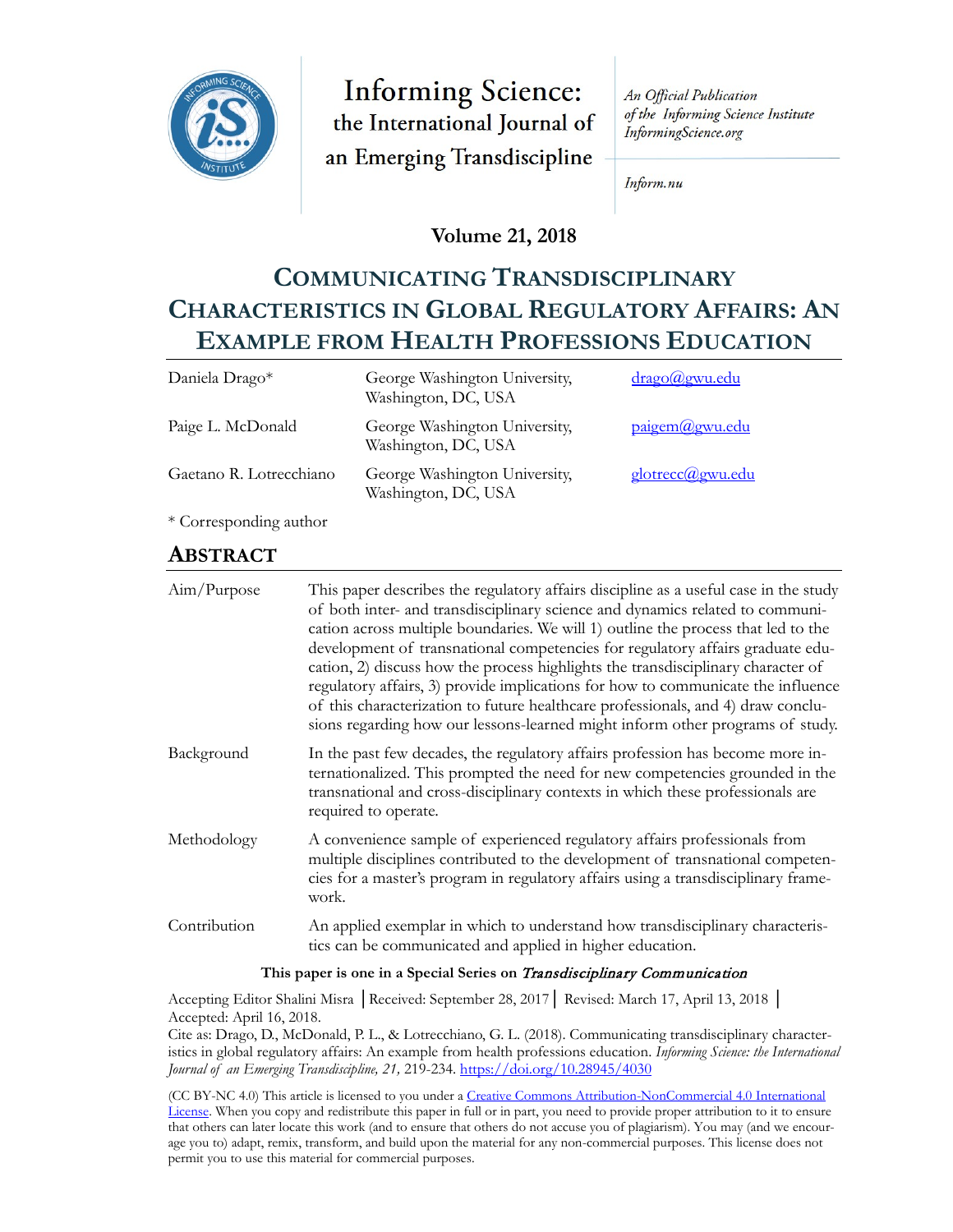| Recommendations<br>for Practitioners | This paper recommends how competencies developed from a regulatory affairs<br>program can serve as exemplars for other applied transdisciplinary higher edu-<br>cation programs.               |
|--------------------------------------|------------------------------------------------------------------------------------------------------------------------------------------------------------------------------------------------|
| Impact on Society                    | This framework provides a seldom-used reflective approach to regulatory affairs<br>education that utilizes cross-disciplinary theory to inform competence-based<br>formation of professionals. |
| Keywords                             | transdisciplinary, competencies, regulatory affairs, higher education                                                                                                                          |

### **INTRODUCTION**

Regulatory affairs is a relatively new field and academic discipline in the health professions. It was developed from the desire of governments to protect the public health by controlling the quality, safety, and efficacy of healthcare products (such as pharmaceuticals, biologics, medical devices, and diagnostics). The companies responsible for the discovery, testing, manufacturing, and marketing of these products also need to ensure that they supply suitable products. Regulatory professionals use the principles of science, law, and business to ensure that patients and consumers have quality products that are safe and effective. The responsibilities of regulatory affairs professionals often start in the research and development phases, and extend through premarket approvals, manufacturing, testing, labeling and advertising, and post-market surveillance. The significant investments and advances in basic science research should be transformed into healthcare products that improve the public health, and regulatory affairs professionals play a pivotal role on reaching this objective. Today, more than ever, the development and application of regulatory affairs requires a well-educated, scientifically engaged, and motivated workforce.

In 2010, due to the growing attention to this rapidly changing field, The George Washington University (GWU) launched the Master of Science in Health Sciences in Regulatory Affairs degree program. Originally, the regulatory affairs program at GWU had a purely domestic focus. It was initially designed to cover the regulatory aspects of bringing a new FDA-regulated product to the United States market. However, the advancing globalization of the life-science field (Carroll & Blair, 2008), the opening of new emerging markets, and other factors increasingly require new professionals to be proficient not only in national but also in international regulations governing regulated products (Drago, Yap, & Ekmecki, 2016). This situation demands the targeted training of a new generation of professionals, as well as the further qualification of those already working in the regulatory affairs field (Drago, Alsbury, & Connolly, 2017). Candidates seeking to enroll in a regulatory affairs master's program are aware of these new demands in the workplace and are increasingly interested in a curriculum that includes an international perspective. Also, employers in the private sector are increasingly looking for professionals who develop regulatory strategies aligned with international business objectives. These shifts in the professional landscape have revealed the need for transnational and cross-disciplinary approaches in education and training within regulatory affairs. This seems to be in line with an increasing interest in programs of study that have an internationalized curriculum and support the development of transnational knowledge (Barrie, Hughes, & Smith, 2009; Maringe & Foskett, 2010).

# **PURPOSE**

In response to these shifts in the regulatory landscape, the faculty at GWU initiated a process of developing new competencies for graduates of the regulatory affairs master's program which transcend national requirements as a "strategic response to globalization" (Eaton, Redmon, & Bax, 2011, p. 562). The process of developing the competencies revealed the cross-disciplinary nature of regulatory affairs and the potential for this field to serve as an exemplar of a scientific field which crosses distinct disciplinary boundaries. It also highlighted the critical role of effective in-group communica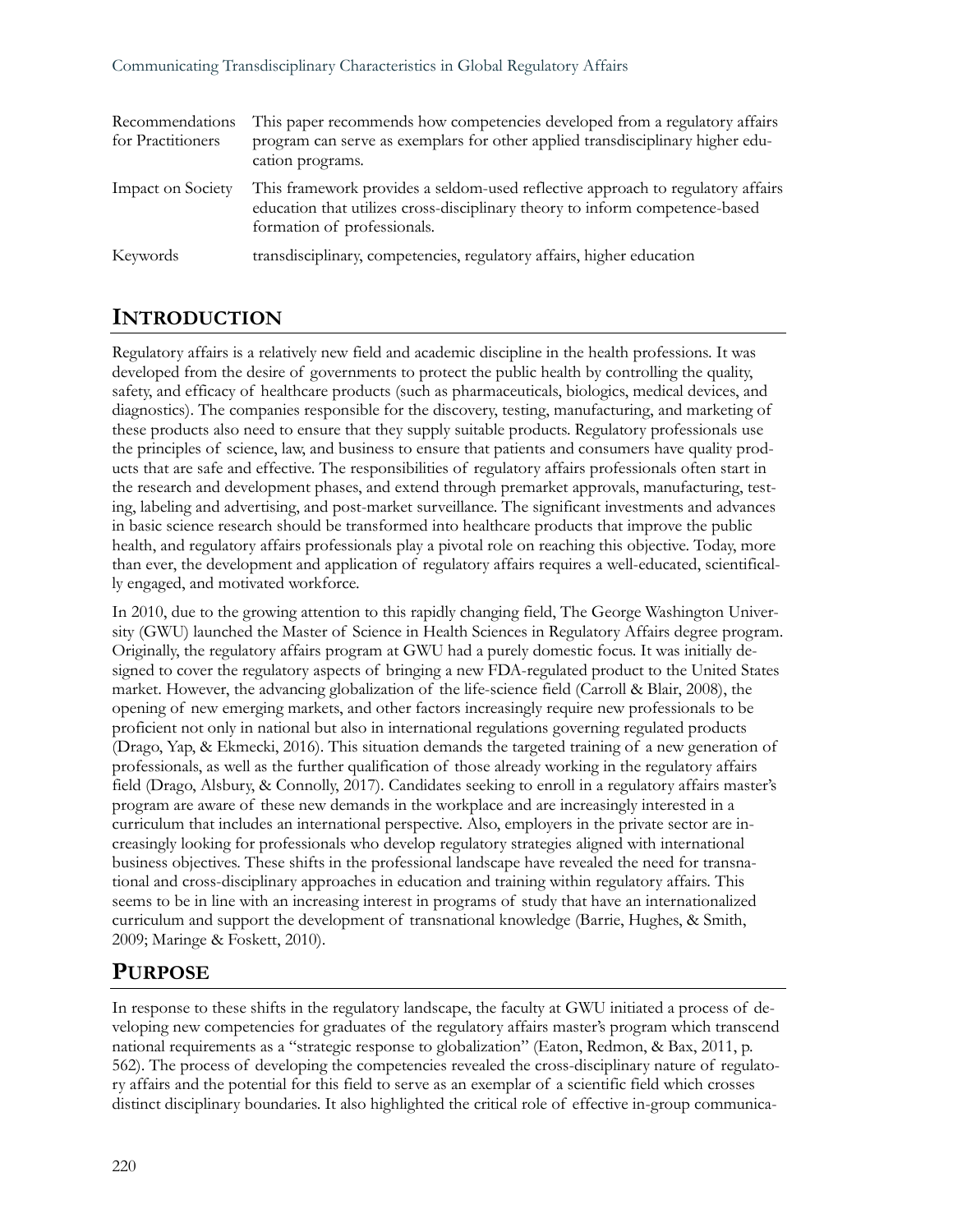tion in developing competencies, which transcend specific disciplinary requirements to achieve global needs. Communication is a "primary, constitutive social process" (Craig, 1999, p. 126) by which shared understanding is achieved. Cross-disciplinary collaboration can achieve transdisciplinary outcomes only through effective communication. In this instance, it was effective in-group communication that enabled the development of an internationalized curricula. In addition, this example highlights effective communication as a requisite competency within any field of science in which future professionals must engage in cross-disciplinary collaboration to meet global challenges.

### **BACKGROUND**

The requirement for emphasis on cross-disciplinary competencies is not unique to Regulatory Affairs. The quest for embedding graduate education in more transdisciplinary approaches has been a sought-after preoccupation in higher education studies for some time (Bernstein, 2015). Scholarship in this area has a wide range of concerns (Klein 2005; Magrane, Khan, Pigeon, Leadley, & Grigsby, 2010). For the purpose of this paper and its emphasis on transnational competence in crossdisciplinary training, however, a few aspects of this discourse are of most importance. Such aspects can be grounded in the following definition of transdisciplinarity and its impact on education:

Transdisciplinarity represents the capable germ to promote an endogenous development of the evolutionary spirit of internal critical consciousness….Respect, solidarity and cooperation should be global standards for the entire human development with no boundaries. This requires a radical change in the ontological models of sustainable development, global education and world-society. We must rely on the recognition of a plurality of models, cultures and socio-economic diversification. As well as biodiversity is the way for the emergence of new species, cultural diversity represents the creative potential of world-society. (Collado, 2013, para. 2)

The necessity for emerging scholars in higher education to be intimately aware of stakeholder connections and how these relationships contribute to problem solving is a critical aspect of professional training in higher education (Rhoten & Pfirman, 2007). These relationships span beyond academia to include industry, problem-affected partners, cross-national and cross-sector partners and those who are on the front lines of policy building. To effectively encourage such rich partnerships with students requires pedagogic techniques that utilize co-teaching, less structure, increased advising, and more outreach (Pfirman et al., 2011). Such techniques strive to embed into more technologicallybased professions competencies that are grounded in general transdisciplinary perspectives: application of comprehensive problem exploration to include a consideration of the context and frame of reference within wicked problems, negotiation and exposition of boundaries between disciplines, understanding of implicit assumptions, application of processes of inquiry and resulting knowledge as disciplines are crossed and boundaries minimized, respect for life and human dignity and an overall desire to apply knowledge to the betterment of humanity (Mahan, 1970). Of course, these priorities beg the question of why a globalized world needs transdisciplinarity and why emerging scholars and professionals need to be trained to be able to manage wicked problems of the 21st century. As Bill and Klein (2001) have stated, a transdisciplinary world view precipitates a new frame of problem solving that not only includes technical and scientific concerns but also includes the economic, technical, political, social, and regional challenges that are embedded within scientific and professional problems that make them wicked in nature. This integrative process, which for many in higher education challenges their ability to cross-sectors of knowledge, requires non-linear approaches that emphasize the importance of defining the breadth of problems; determining all of the knowledge needed; developing frameworks; specifying the particular studies necessary; engaging in role negotiation (teamwork); building communications; and collating, integrating, confirming knowledge that leads to ultimate decision making about problem-solving (Klein, 1990).

Across health professions fields, educators must prepare future practitioners and scholars with the competencies needed to solve the complex problems of today's healthcare systems. Such skills are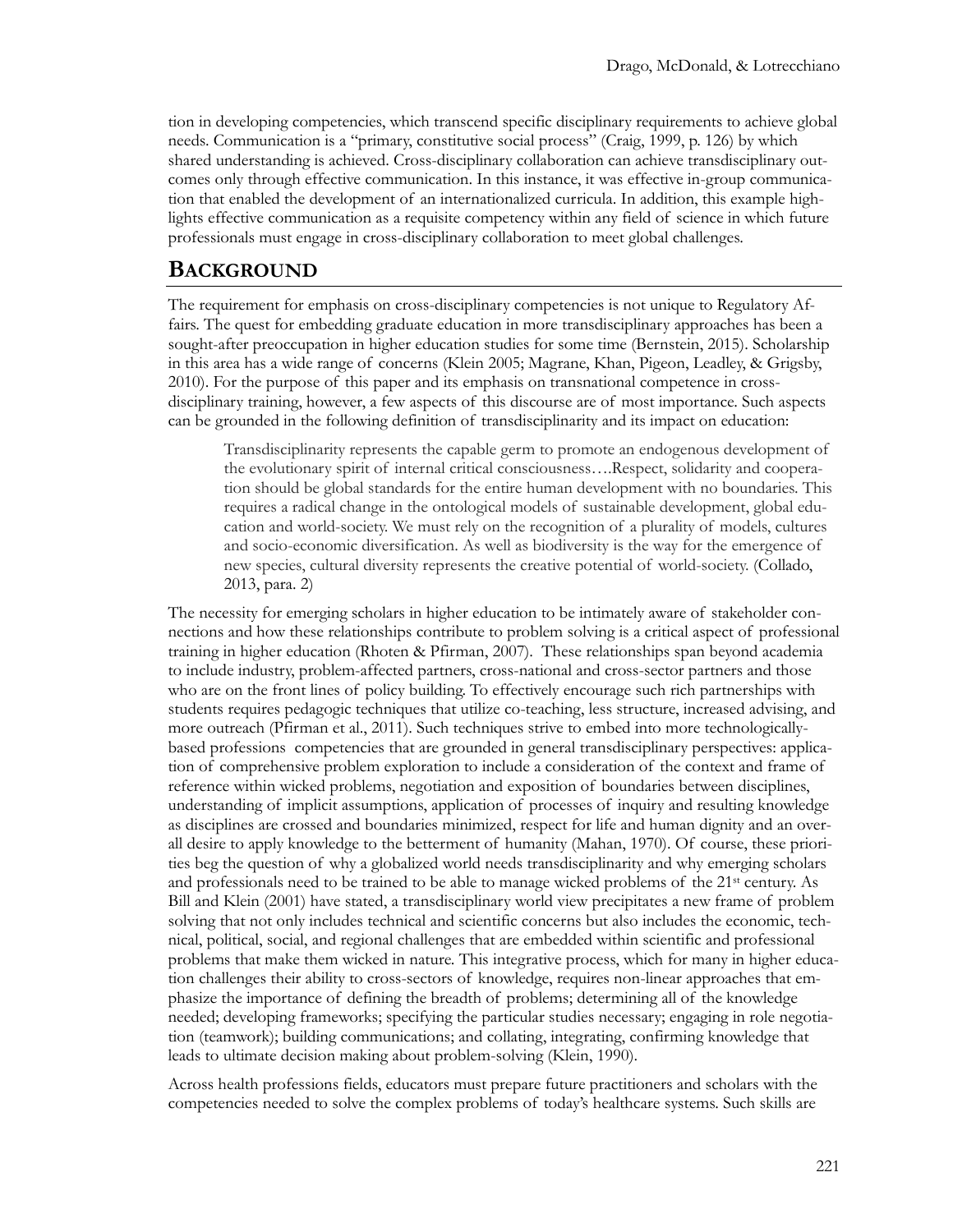essential to resolve wicked problems professionals and scholars in translational science face in today's healthcare environment (Brown, Harris, & Russell, 2010; Lotrecchiano, McDonald, Corcoran, Harwood, & Ekmekci, 2016). These problems include 1) effectively using basic science discoveries to develop new safe and effective treatments for diseases, 2) improving utilization of new therapies in clinical practice, and 3) streamlining regulatory issues for the development and commercialization of new diagnostics and therapeutics. The three topics listed above can all be regarded as "wicked" problems as they potentially contain one or more conditions contributing to their complexity: a) incomplete or contradictory knowledge, b) a multiplicity of opinions on the subject, c) large-scale burden inclusive of economics, and d) innate interconnections with other problems (Hirsch Hadorn et al., 2007). Their complex nature necessitates interdisciplinary and transdisciplinary approaches (Brown et al., 2010) to knowledge generation. Such cross-disciplinary approaches have become hallmarks in health research, service, education, and policy-making (Choi & Pak, 2007).

While cross-disciplinary approaches have become critical within health, developing an appreciation for the collaborative dynamics required to achieve cross-disciplinarity among health professionals traditionally reliant upon unique disciplinary approaches to problem-solving proves challenging. The absence of inter-disciplinary and transdisciplinary exemplars inhibits the ability of faculty to create shared understanding among students of the "how" and "why" of these approaches. The process of creating global competencies for the GWU regulatory affairs master's program provides an exemplar of the requirement for an interplay of disciplines to meet the needs of an ever-changing healthcare system. As such, it serves as a mechanism by which faculty can communicate the value of crossdisciplinary approaches and the ways in which collaborative dynamics support the achievement of transdisciplinary outcomes. This paper describes the regulatory affairs inter-discipline as a useful case in the study of both inter- and transdisciplinary science and dynamics related to communication across multiple boundaries. We will:

- Outline the process that led to the development of global competencies,
- Discuss how the process highlights transdisciplinary aspects of regulatory affairs, and
- Consider how to communicate the influence of this characterization to future healthcare professionals within higher education settings
- Draw conclusions regarding how our lessons-learned might inform other programs of study.

# **TRANSDISCIPLINARY CHARACTERISTICS AND ASSUMPTIONS**

Transdisciplinary workforce environments are intentional collaborative engagements where effective communication yields boundary crossing discourse which precipitates filling gaps between disciplines (Craig, 2007), generating new knowledge, and fostering collaboration as a normative operative aspect of professional effectiveness. Intergroup communication is a key consideration for how transdisciplinary networks operate to achieve these goals (Stewart et al., 2010). This stated, transdisciplinarity is:

an unlikely constant state in social systems. It may at times be a novel outcome of team collaborations and at other times may be dormant to more apparent and less innovation generating multi- and interdisciplinary interactions embedded within group interactions. (Klein, 2008)

Research trends continued to favor the measurement of transdisciplinary engagement through variable-centered means isolating the importance of identification of occurrences of identifiable transdisciplinary behaviors over the meaning and explanation of the mechanistic tendencies associated with such occurrences (Hedstroïm & Swedberg, 1998). This type of 'individualistic behavioralism' (Coleman, 1986) and its emphasis on social determinants can distract from inquiry that isolates and describes social influences and does not focus on the causal relationships between social factors. This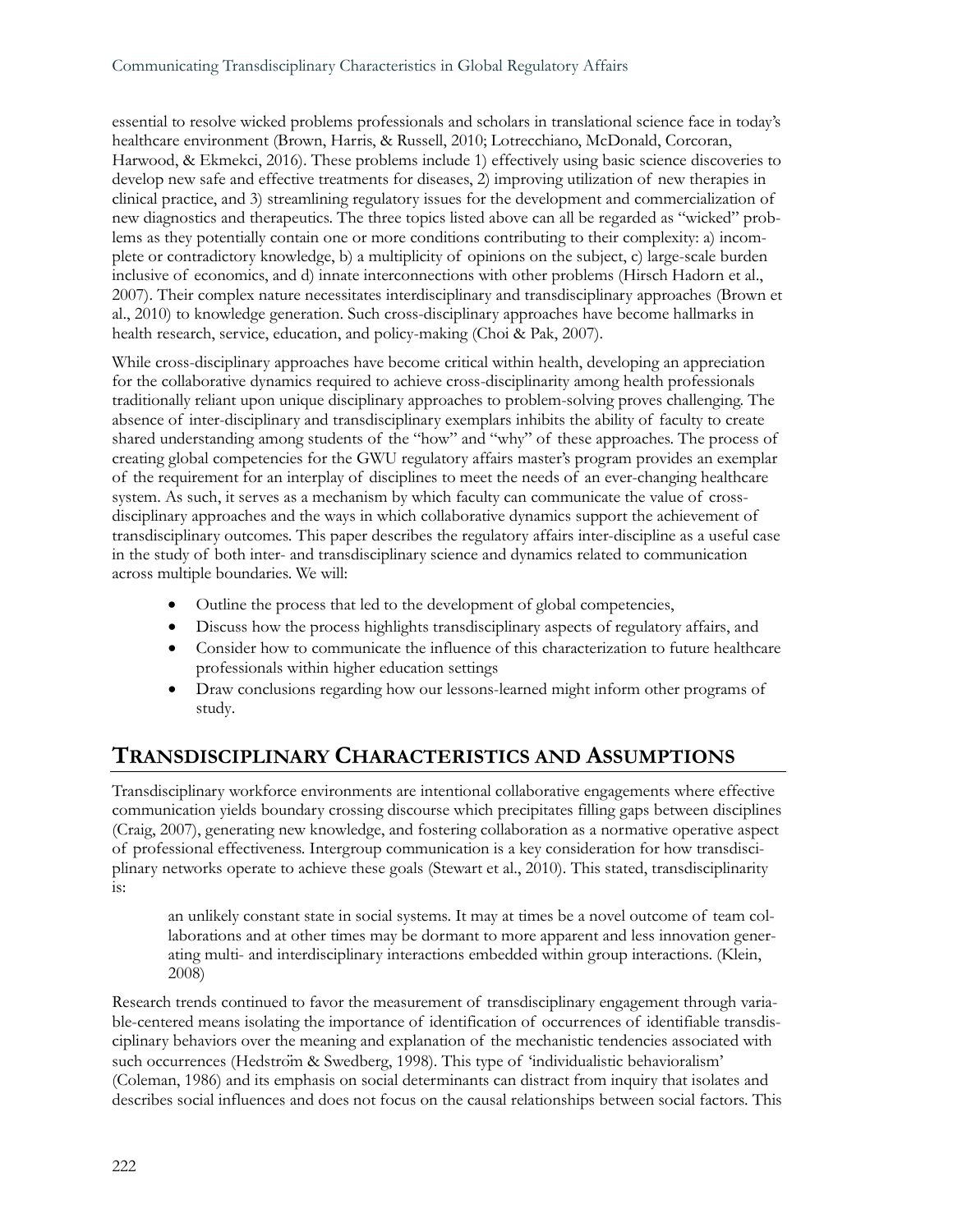differentiation is critical in the study of transdisciplinary teams and their exercise of effectiveness. "As the prefix 'trans' indicates, transdisciplinarity concerns that which is at once between disciplines, across the different disciplines, and beyond all disciplines" (Nicolescu, 2002, pp. 44-45). According to Maasen and Lieven (2006), transdisciplinarity is a new mode of governing science sufficiently. This new mode has become increasingly important in a global climate of societies that test proofs of science, where civic responsibility goes hand-in-hand with scientific endeavors and science has become increasingly an enterprise engagement. More than ever "knowledge production ultimately relies on its participants addressing each other as members of a common citizenry...in this capacity and the social responsibility deriving from it, they have to synthesize their respective knowledge and stakes according to the Common Good" (Maasen & Lieven, 2006, p. 48).

Klein (2008), Nicolescu (2002), and Maasen and Lieven (2006) all describe a global scientific social arrangement where complexity is a common factor in understanding how knowledge and thought are generated and interact in transdisciplinary settings. These settings are both emergent and complex and unpredictable and depend on interactions to generate new realities within their systems. These complex adaptive systems (CAS), or systems comprised of "semi-autonomous agents that recombine into new capabilities as a mechanism of adaptation" (Hazy, Goldstein, & Lichtenstein, 2007, p. 5), are emergent environments where plasticity, irritability, variety, selectivity, preservation, and propagation are key elements in the process of shifting to a paradigm where semi-permanence is a steady state. These theories serve as a helpful construct in understanding transdisciplinarity as an emergent and interactive mechanism within global teams and networks where change is a constant and adaptability is a requirement (Buckley, 1998).

Evaluation strategies that consider not only the dynamics of transdisciplinary phenomena but also the evaluation of transdisciplinary interactions are emerging with particular evidence-based principles for furthering the field (Holmes et al., 2008; Klein, 2008; Kozlowski & Ilgen, 2007). These strategies are of interest in sectors where coordination, innovation, and transdisciplinary interactions are expected outcomes and successful coordination is measured through interfacing agents rather than individual manager-centered leadership. Three main assumptive components of transdisciplinary communications, therefore, are critical to the discussion of globalization and skills and competencies of professionals entering team and network arrangements.

First, complex networks of stakeholders in a transdisciplinary environment make up communities of influential individual, group, organizational, and environmental agents often representing global cross-national partners. As such, as in the growth of a global enterprise like health and biomedical regulation, a number of competency-based skills are needed to navigate the national, linguistic, cultural and governing characteristics found within a global dialogue. A transdisciplinary environment of this sort is one where a variety of unrelated influences defined by global differences become catalysts of knowledge exchange and therefore represent a complex array of agents. From a pragmatic perspective, communication can yield metadiscursive vocabulary critical to achieving shared meaning representative of interdependence, pluralism and cooperation (Craig, 2007). The resulting common understanding can then serve as the basis for the generation of new knowledge, which both transcends and represents individual/disciplinary interests. Effectiveness of the professionals that participate in this boundary crossing activity will regularly transcend the confinements of individual or single community interests and expand the concept of cooperation beyond mere interactions between entities to a collective enterprise of new knowledge generation as a result. An understanding of how this achievement of transcendence occurs is beneficial for teams whose operational mandates include generating novel and innovative perspectives and processes.

Second, dynamism in transdisciplinary environments is evidenced by social mechanisms that serve as measurable indicators of successful interactions and the crossing of social and thought boundaries (Hedström & Swedberg, 1998). These mechanisms serve as an explanation of social phenomena, taking into account not just why something happens but the causal mechanisms that indicate why and how it occurs (Elster, 1989). The development of these types of social mechanisms is of par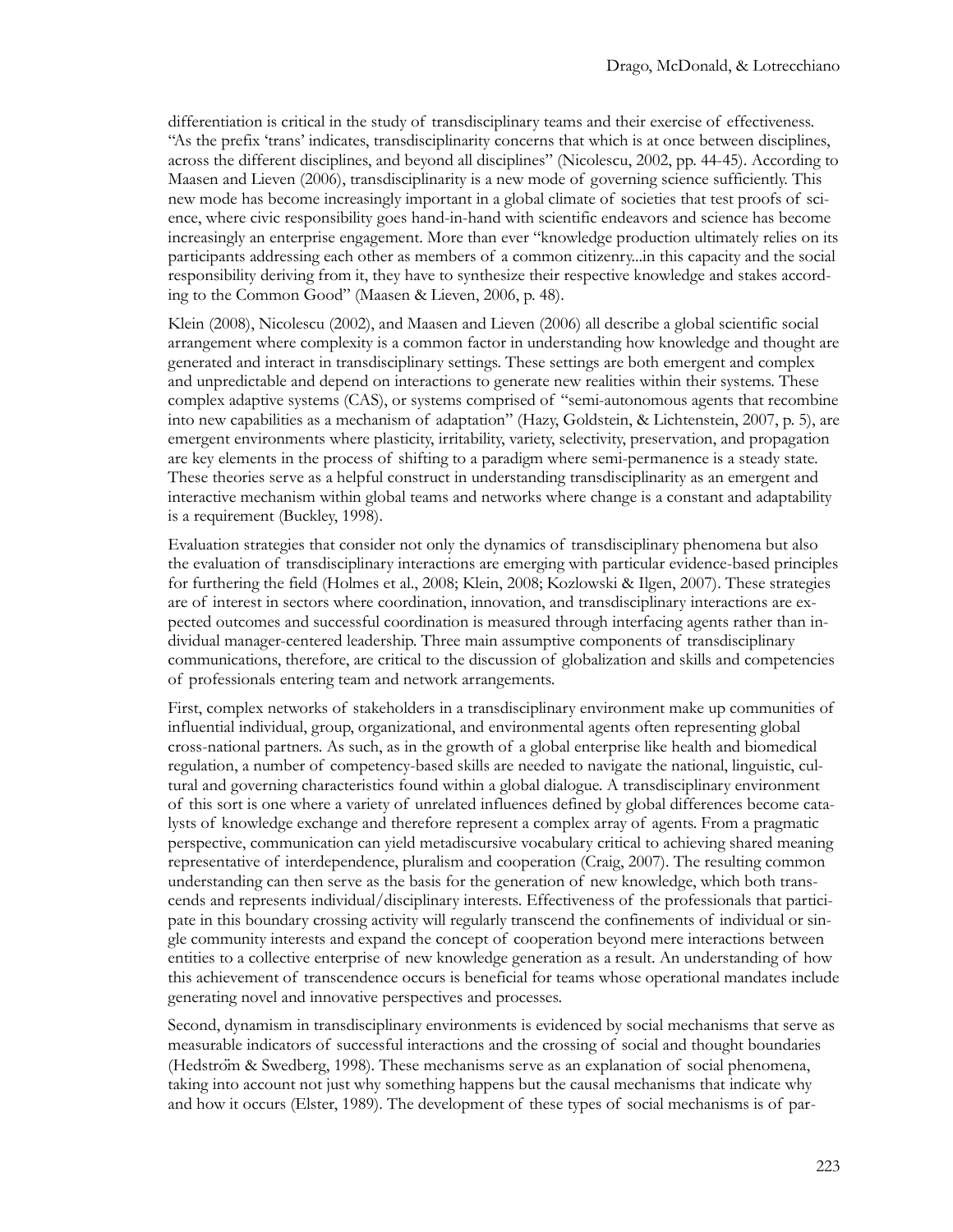ticular significance when evaluating the interactions of teams and networks, where novel, blended, and innovative outcomes are measures of successful collaboration between like and different-minded stakeholders. Differing social and thought traditions can ascribe different meanings to phenomena under consideration, which inhibits the development of shared meanings essential to effective communication. The shift from independent and self-organized disciplinary views often bound by national protocols to collective viewpoints requiring blended and often compromised outcomes yield new paradigms of engagement. New definitions of influence and normality may be recognized within and across specific communities of knowledge.

Third, interdependence of thought and action is critical to a transdisciplinary environment. Interdependence in teams actuates when individuals work together but their own individual and professional roles are expanded (and challenged) to include the integrated and emergent knowledge which is otherwise unattainable unless in a dynamic transdisciplinary relationship with others. It is a knowledge paradox that typifies the transdisciplinary paradigm. "The model presupposes the distinction between an 'outer world' on the one hand and human knowledge production that slowly accumulates a growing stock of knowledge on the other" (Weingart, 2000, p. 37). Individuals within this paradox become considered along with other equally dynamics entities within a system. In other words, individual change is expected along with the changing structures, protocols, and cultures that are a result of the interdependence that comes with transdisciplinary engagement. Social interaction, therefore, is intrinsically linked to the accumulation of knowledge as teams engage for it is through interchanges where individual awareness is tested against growing, evolving, and new social standards (Polanyi, 1958). A transdisciplinary environment is one where reciprocal interdependence between team stakeholders and, more importantly, the other social agents is a standard consideration in striving for integrative knowledge and services (Thompson, 1967).

# **METHOD: THE PROCESS OF DEVELOPING TRANSNATIONAL COMPETENCIES**

The director of the regulatory affairs program began with a comprehensive evaluation of the existing curriculum. The domestic focus of all regulatory courses became immediately apparent. The curriculum did not reflect the globalization of this life-science field, which forces regulatory professionals to be familiar with international regulations. To ensure that the program incorporates skills that meet today's needs, the director of the regulatory affairs program led efforts to redesign and implement changes to the curriculum. Specifically, the team:

- Conducted a literature search for existing competencies;
- Identified the academic and career needs for the profession, and drafted the key competencies graduates are expected to master upon graduation;
- Conducted semi-structured interviews with selected adjunct faculty and a newly formed external advisory board to inform curricular redesign;
- Grouped the drafted competencies into program outcomes;
- Changed the focus from a domestic oriented curriculum to one that integrates an international perspective;
- Identified courses in which program outcomes would be introduced, developed, and mastered;
- Mapped the program outcomes to course learning objectives;
- Modified the curriculum and developed a new program of study;
- Developed an annual evaluation system for continual improvement.

Further details of the process that the interdisciplinary team used to generate the new competencies are provided below.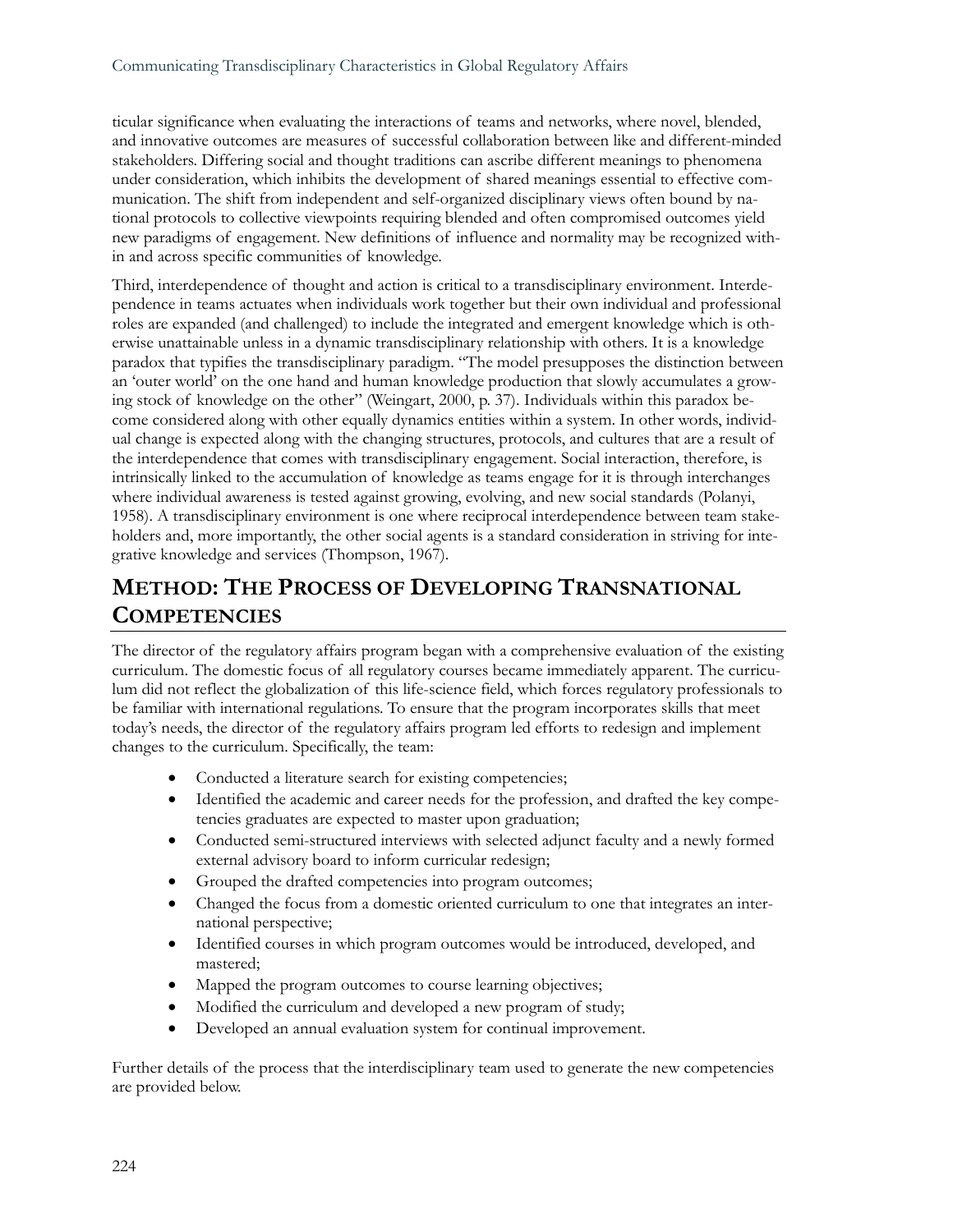## LITERATURE SEARCH AND CREATION OF INTERDISCIPLINARY TEAM

The director of the regulatory affairs program began with a literature search of both scholarly and trade publications. The aim was to identify a published set of competencies that an interdisciplinary team of faculty in the program could modify and adapt. Little was found with a direct reference to competencies for a curriculum in global regulatory affairs. In 2010, the Association of Graduate Regulatory Educators (AGRE) initiated – in collaboration with multiple stakeholders - the development of core competencies for graduates of Master of Science programs in regulatory studies (Shire, Swanson, Drago, & Feagin, 2014). According to AGRE, the five critical areas for the competencybased curricula consist of (1) regulations, (2) clinical trials, (3) quality, (4) communication, and (5) strategy.

To discuss the findings of the literature search and develop the first set of new transnational competencies for the GWU program, the director of the regulatory affairs program created an interdisciplinary team. The team consisted of GWU faculty members, members of the School of Medicine and Health Science's Curriculum Committee (SMHS-CC), and regulatory officials that had experience working in the regulated-industry or at the FDA. Communication across these disciplines was essential to completing a review process which identified limitations in existing curricula. The team reviewed the AGRE competencies and also referred to the original competencies that GWU had developed for the regulatory affairs curriculum. As mentioned earlier, these original competencies had only a domestic focus. To develop the first set of new competencies, the multifunctional team reviewed additional resources. Specifically, the competencies and learning objectives published by two professional organizations: the Regulatory Affairs Professionals Society (RAPS), a US-based profes-sional organization [\(http://www.raps.org/about/\)](http://www.raps.org/about/), and The Organization for Professionals in Regu-latory Affairs (TOPRA), a UK-based professional organization [\(https://www.topra.org/about](https://www.topra.org/about-topra)[topra](https://www.topra.org/about-topra)). TOPRA, in collaboration with the University of Hertfordshire, offers a Master of Science (MS) in Regulatory Affairs with a focus on pharmaceuticals (TOPRA, 2013). Additionally, TOPRA, in collaboration with Cranfield University, offers also a MS in Regulatory Affairs with a focus on medical devices development. Based on an analysis of all the information collected, the members of the interdisciplinary team drafted the key competencies that graduates of the GWU regulatory affairs program are expected to master upon graduation.

### INTERVIEWS WITH SUBJECT MATTER EXPERTS AND MEETINGS WITH EXTERNAL ADVISORY BOARD

Subsequently, the director of the regulatory affairs program conducted semi-structured interviews with subject matter experts (SMEs). The director of the regulatory affairs program convened a convenience sample of credible professionals with at least 15 years of experience in the field who were willing to devote time to this project. Some of the SMEs were members of the faculty that teach in the regulatory program but were not involved in the first step of the process. Others were regulatory experts working for the regulated industry, health authorities, and trade associations. The intent of was to achieve consensus on the competencies. Despite disparity of experience and background, the group collaborated with enthusiasm and reached consensus.

# COMPETENCY MAPPING AND GAP ANALYSIS

Curriculum mapping is a recognized method that helps to identify and illustrate where within the curriculum, program goals are addressed and learning outcomes are achieved. It can also serve as a tool to facilitate common understanding among multiple stakeholders developing a curriculum. The process that governed the subsequent part of the project, the competency mapping and gap analysis, can be summarized as follows:

a) the set of key competencies that were identified were grouped into major program outcomes;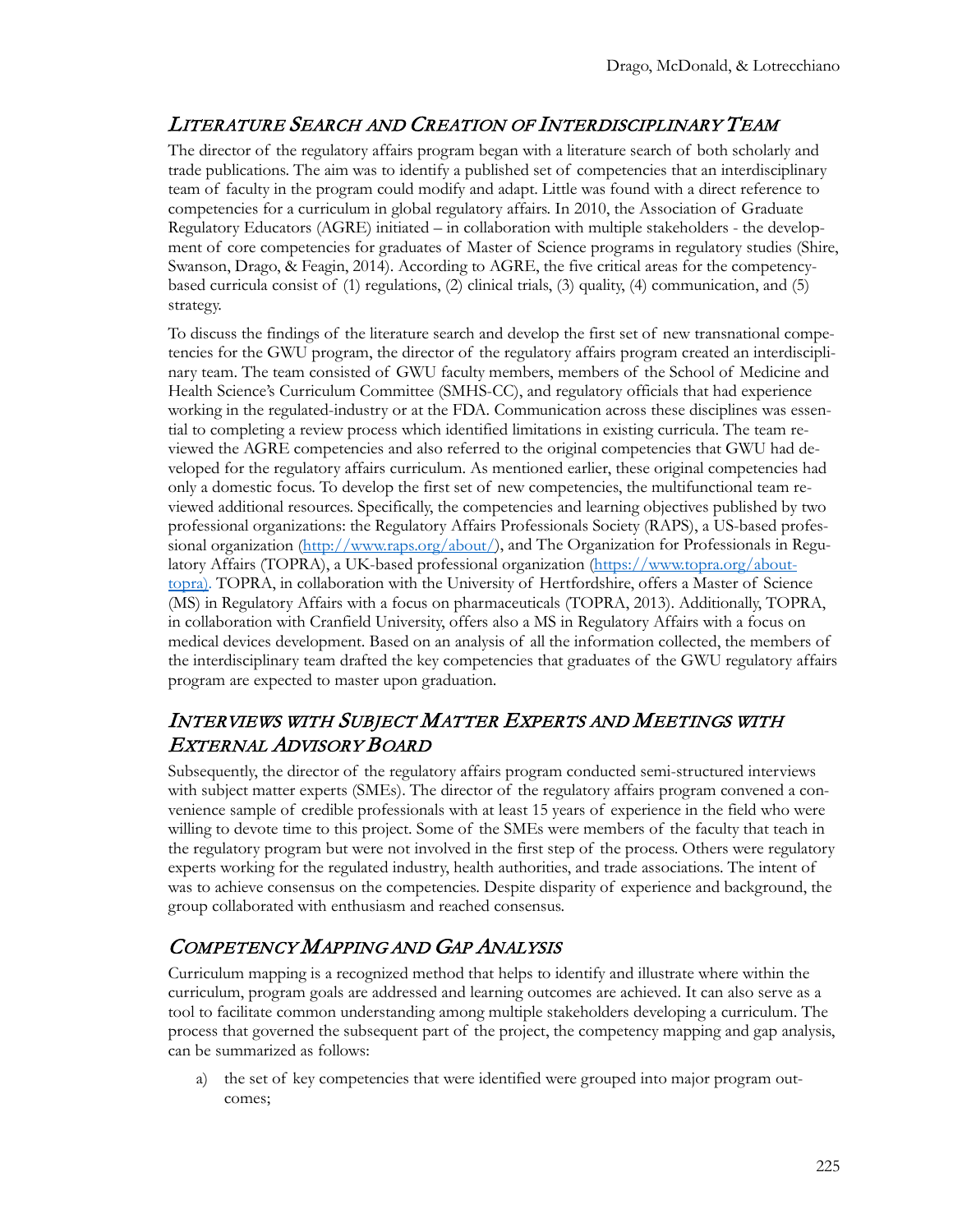- b) the program outcomes were then mapped to course learning objectives; and
- c) courses in which program outcomes (as a set of competencies) were Introduced, Developed, and Mastered were identified and denoted as such.

The competency mapping and gap analysis process resulted in new program student outcomes that address the following six domains: regulations, quality and compliance, clinical and pre-clinical, communication and leadership, strategy, and business acumen. The competency mapping process facilitated shared understanding across disciplines of requisites needed to achieve the transnational competencies. Examples of the newly developed transnational competencies are reported in Table 1. Further discussion of the relationship between these competencies and their transdisciplinary characteristics described earlier in this special issue (Lotrecchiano & Misra, 2018) will be discussed in the section below.

| Characteristics                                                                    | Examples of Transnational Competencies                                                                                                                                                        |
|------------------------------------------------------------------------------------|-----------------------------------------------------------------------------------------------------------------------------------------------------------------------------------------------|
| <b>Complex Problem Solving</b>                                                     | - Evaluate the global healthcare environment and its potential impact on<br>the organization.                                                                                                 |
| Multidimensional, human and natu-<br>ral system interfaces.                        | - Identify and interpret laws, regulations, and guidance documents for do-<br>mestic and international agencies relevant to the development and commer-<br>cialization of healthcare products |
| Open System                                                                        | - Evaluate best practices that support the continuous improvement of the<br>quality system.                                                                                                   |
| Information exchanges across<br>boundaries                                         | - Develop a proposal for initiating a key strategic change initiative within<br>the field of regulatory affairs.                                                                              |
| Praxis                                                                             | - Advise on the conduct of ethical pre-clinical and clinical studies according<br>to international standards.                                                                                 |
| Theory and application interaction                                                 | - Identify quality requirements for the development and post-market<br>maintenance of healthcare products                                                                                     |
| Collaborative deconstruction<br>Deconstructing and reconstructing<br>relationships | - Develop regulatory strategies to bring new healthcare products to market<br>that support business objectives and are in compliance with regulatory re-<br>quirement.                        |
|                                                                                    | - Analyze communication from domestic and international health authori-<br>ties and respond appropriately.                                                                                    |
| Stakeholder involvement                                                            | - Identify the critical elements for successful outcomes in organizational and<br>process change.                                                                                             |
| Involvement as a means of invest-<br>ing in outcomes                               |                                                                                                                                                                                               |

#### **Table 1 - Transdisciplinary Characteristics Associated with Examples of Transnational Competency.**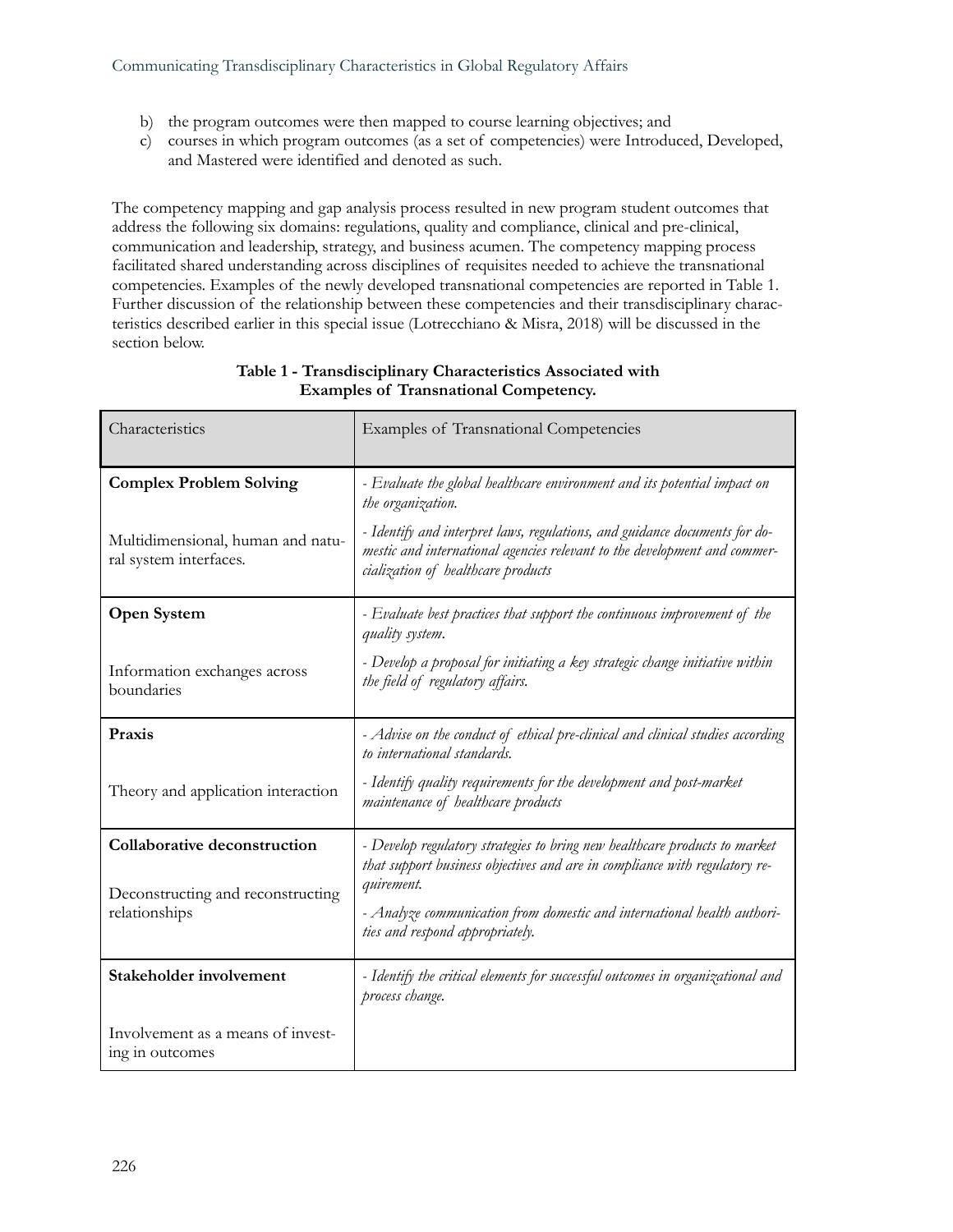# **DISCUSSION: TRANSDISCIPLINARY ASPECTS OF REGULATORY AFFAIRS**

National regulatory authorities around the world share similar objectives. Most review and approval processes of pharmaceutical products are based on the criteria of quality, safety, and efficacy. However, regulators act independently in implementing processes and systems to achieve these objectives and, as a result, national laws, regulations, guidelines, and requirements vary. Different regulators can reach different decisions even when reviewing similar data. Clear predictors of regulatory outcomes are difficult to identify and are still unknown.

The reasons for different decisions are likely to be multifactorial. Both intrinsic and extrinsic factors can play a role. Examples of intrinsic factors are "genetic polymorphism, age, gender, height, weight, lean body mass, body composition, and organ dysfunction" (Edwards et al., 2011). Such factors influence, for example, the applicability/acceptability of foreign clinical data for a given application. Extrinsic factors, on the other end, include "the social and cultural aspects of a region such as medical practice, diet, use of tobacco, use of alcohol, exposure to pollution and sunshine, socio-economic status, compliance with prescribed medications, and, particularly important to the reliance on studies from a different region, practices in clinical trial design and conduct." (International Council for Harmonisation, 1998, p.8) In the literature, many reasons have been suggested for the differences in regulatory approach and policy in different regions. Often, social and philosophical differences, which might have arisen from different historical experiences, along with differences in culture, have been emphasized. These differences can inhibit the development of shared understanding requisite for complex problem solving. For instance, patients in the EU seem to be more risk averse based on the negative experiences with thalidomide from the 1960s. Risk-aversion seems to be even more pronounced in Japan where thalidomide was also on the market for 5 years (1958–1963) and was sold without a prescription. In the US, the vigilance of FDA medical officer Dr. Frances Kelsey prevented a public health tragedy (Bren, 2001).

It is well recognized that there are worldwide differences in approved dosing in different regions of the world (Huang & Temple, 2008; Malinowsk, Westelinck, Sato, & Ong, 2008). In particular, such differences have been reported for drugs approved in the United States, Europe, and Japan. Dosing in Japan is often considerably lower than in the United States or Europe, but some differences in dosing are also apparent between the United States and Europe as well.

The regulatory guideline titled "Dose-Response Information to Support Drug Registration" confirms the possibility that "different physicians and even different regulatory authorities would, looking at the same data, make different choices as to the appropriate starting doses, dose titration steps, and maximum recommended dose, based on different perceptions of risk/benefit relationships" (International Council for Harmonisation, 1994, p.1). While the underlying causes for dosing differences between the US, the EU, and Japan have not been established, it has been theorized that differences in dosing may be attributable to intrinsic ethnic factors (e.g., genetics, metabolism, and elimination), extrinsic ethnic factors that are associated with environment and culture (e.g., medical practice, diet, use of alcohol, and concomitant drug use), or interactions among these factors.

Globalization, competition, and a rapidly changing business environment have started forcing regulatory professionals working in companies, governmental agencies, and other organizations to focus more on *Complex Problem Solving.* Those professionals, who are operating in a highly-regulated environment, must face additional challenges than others who can still focus and operate in a purely domestic environment. Today's manufacturing processes and supply chains of medicinal products are increasingly complex. Products are often distributed all over the world and used by patients in several different countries.

It is important to highlight that there is no single global, systematic, and consistent approach to the approval of prescription drugs. While agencies' specific requirements for submission of data are dif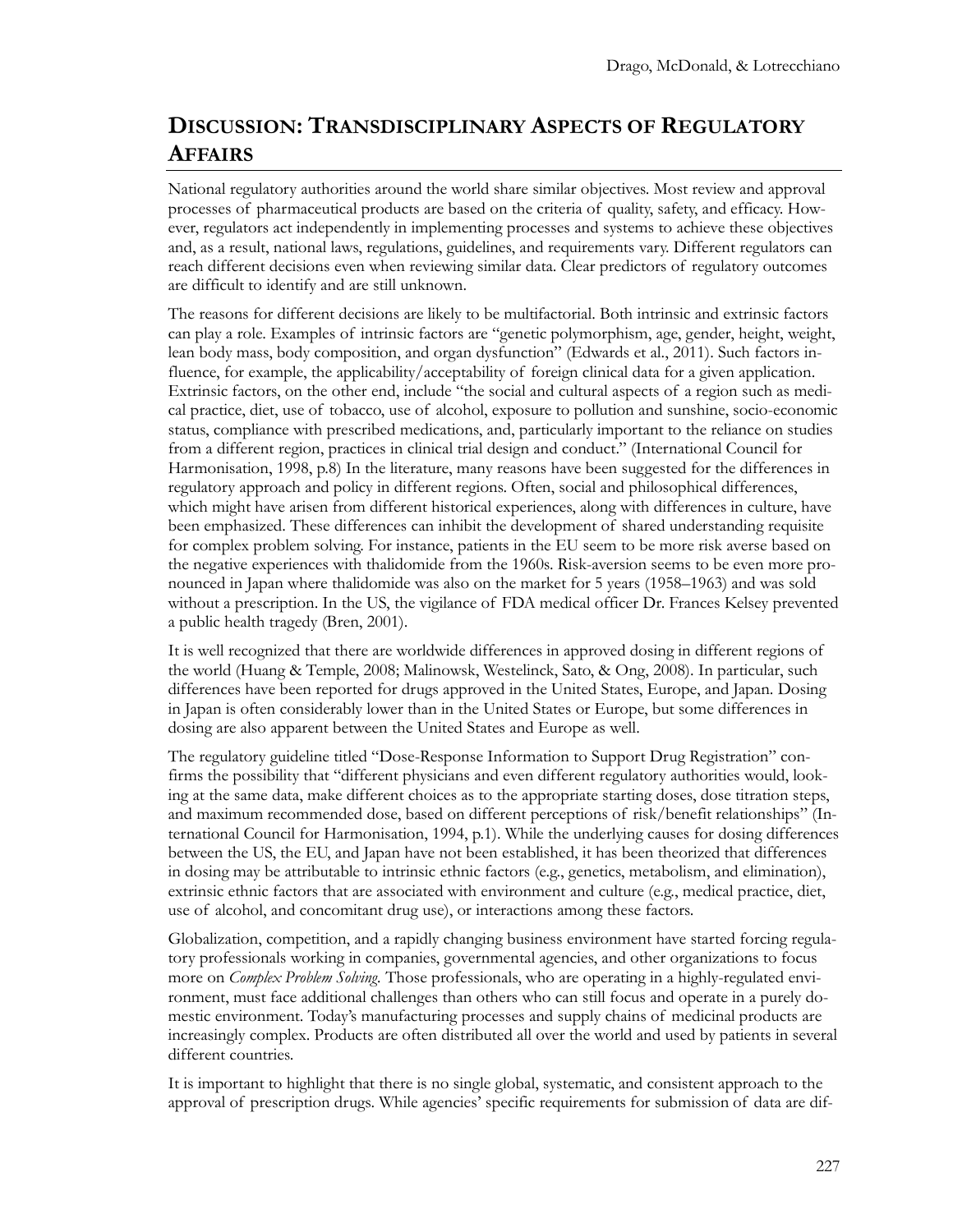ferent, the dossier submitted to different agencies may be similar. However, even in the case where dossiers contain similar data, different agencies may draw different conclusions from their review of the data, which may lead to differences in product labeling and even different regulatory actions. As has been noted:

All agencies have the same objectives and obligations to safeguard public health when assessing the safety, quality, and efficacy of medicines before they are authorized for marketing. However, the structure, strategies, practices, processes, and regulatory and legal obligations in place at each agency in order to carry out a regulatory review and achieve these objectives vary considerably. (Hirako, McAuslane, Salek, Anderson, & Walker, 2007, p. 291)

Over the last couple of decades, in an attempt to reduce healthcare costs globally as well as accelerate drug development, national regulatory agencies initiated efforts to work collaboratively. Most notably, in 1990, representatives from the regulatory authorities in the US, Europe, and Japan, in collaboration with the respective industry associations, started a major international project: The International Conference on Harmonization of Technical Requirements for Registration of Pharmaceuticals for Human Use (ICH) (Vozeh, 1995). The key objectives of ICH had been defined as:

- To establish constructive scientific dialogue on the differences in registration requirements
- To identify areas of mutual acceptance of research results without compromising safety
- To recommend practical ways to achieve greater harmonization of registration requirements
- To reduce the unethical repetition of tests in animals and humans (van der Laan & DeGeorge, 2013).

The purpose of the ICH initiative (now renamed International Council on Harmonization) was to reduce the high cost and length of time involved in duplicating pharmaceutical research and development within the three regions. For instance, an important initiative was the harmonization of the dossier's format (known as the Common Technical Document or CTD). Up until the adoption of the CTD, the format and content of a New Drug Application (NDA) in the US, a Marketing Authorization Application (MAA) in Europe, and a Japanese NDA (J-NDA) differed significantly.

Before and through the late 1990s, companies that sought to enter the Japanese market were required to conduct a full independent clinical development program with Japanese patients (in Japan). At that time, Japanese clinical development programs, typically involved smaller patient populations than Western programs. With the introduction of the ICH guideline ICH E5, "Guideline on Ethnic Factors in the Acceptability of Foreign Clinical Data," the Japanese regulatory authority started to accept limited non-Japanese clinical data to support an application for a marketing authorization (International Council for Harmonisation, 1998). The aim of the ICH E5 guideline is to recommend strategies that allow the use of clinical data collected in one region to be used for the support of a drug application in another region by introducing the concept of "bridging studies." Bridging studies are generated to extrapolate or 'bridge' the clinical data between the two regions (e.g. the US and Japan). The applicability of a bridging strategy depends on the degree of similarity of intrinsic and extrinsic factors between the two regions. This is an example of how the regulatory field fulfills the characteristic of *Praxis* (Lotrecchiano & Misra, 2018)*.*

The healthcare landscape, and the regulatory profession, has evolved greatly ever since the inception of ICH. This was mainly in response to new technologies, increasing regulations, and improved understanding and expectations of patients' needs. Also, from a technology perspective, recent years have seen a remarkable drive towards advancements in genomic mapping, personalized medicine, and novel monoclonal antibodies therapies for oncology, which initiated many changes that had an impact on today's regulatory professionals.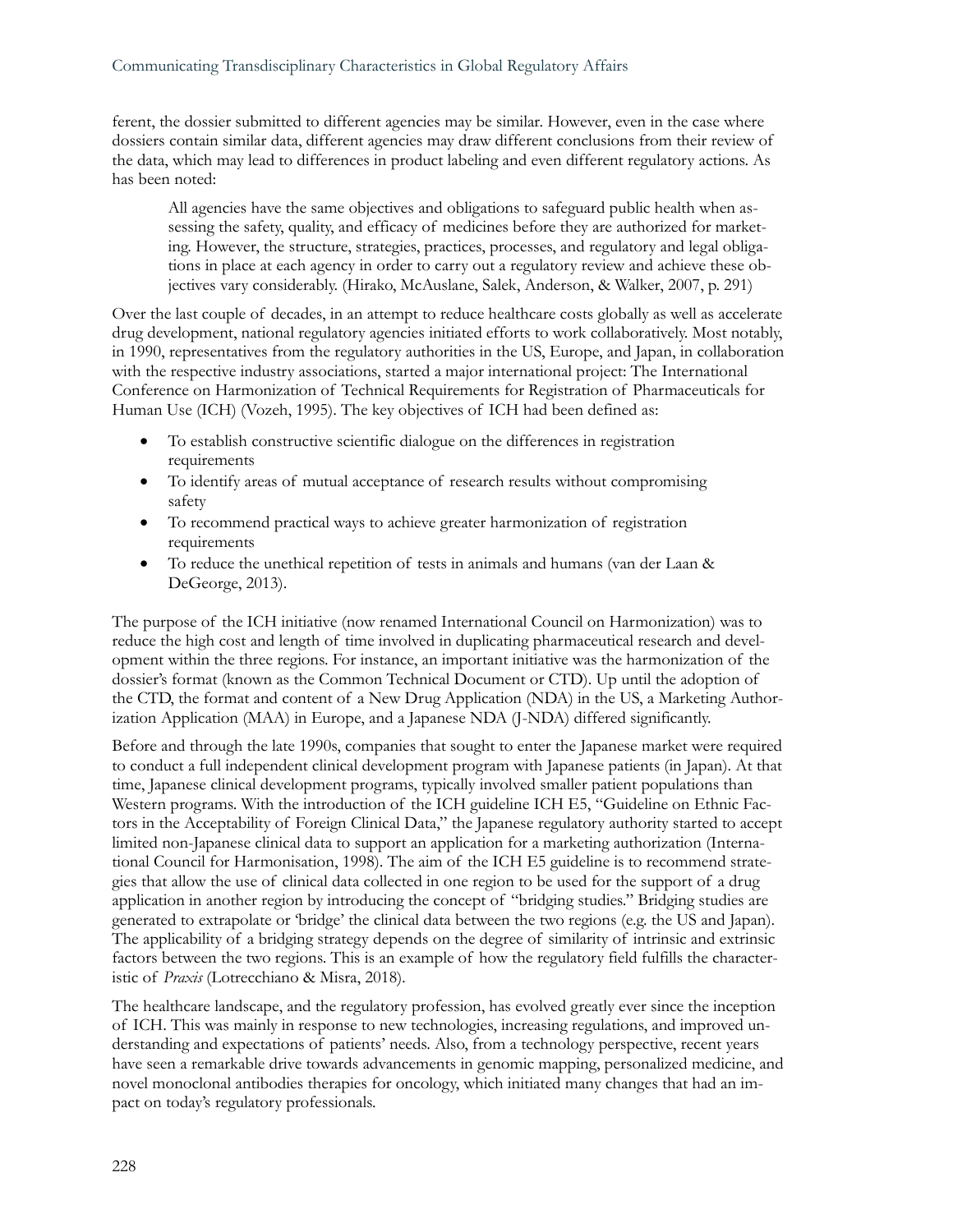Some regulators in some countries may lack the specific competences or resources to evaluate some of these new complex products. To avoid duplication of work, ensure a good and efficient allocation of resources and accelerate patient's access to new products, regulators are increasingly embracing a (more) *Open System.* Awareness of the need for regulators to work together across boundaries has led to the emergence of new models of cooperation. "In an increasingly globalized pharmaceutical market, collaboration between medicines' regulators is essential," explains the EMA's Executive Director Guido Rasi. "Medicines' regulators are inter-dependent: any action taken in one territory has repercussions on the rest of the world. International cooperation is a key area of work for the Agency" Masangsky, 2014, para. 5 ). According to Janet Woodcock, M.D., Director of the FDA's Center for Drug Evaluation and Research, protecting the health and safety of the American people requires collaboration: "It is part of a larger collaborative global effort between the FDA and its international regulatory partners to ensure the health and safety of all our citizens" (Masangkay, para. 4).

Regulators, industry, and other stakeholders see the benefit of strengthening the regulatory systems through convergence, reliance, and recognition. Several initiatives are underway and there is an increasing participation from regulators in multilateral/global initiatives. A good example of a long existing regulatory cooperation between medicine's authorities is the European system. Its legal basis dated back to 1965. Other countries and regions have also developed or are developing frameworks for cooperation through convergence, reliance, and recognition. Such systems help avoid duplication and use resources efficiently.

Most companies, nowadays, operate development projects using multifunctional project teams. Often, regulatory affairs professionals are not only dealing with many different functions spread around the company but also in different parts of the world. In a large company, scientists have a deep knowledge of the specific project but also access to technical specialists with expertise that cuts across multiple regulatory applications. This expertise should be built into multifunctional project. Therefore, many companies moved towards 'matrix' project teams to ensure that the review of regulatory applications includes a cross-cutting component in addition to the functional line or professional line view. This approach leads to opportunities for regulatory affairs issues and opportunities to be approached with *collaborative deconstruction and methodological pluralism.*

*Stakeholder involvement* is at the core of regulatory affairs as a discipline. Representation from key disciplines — clinical research, toxicology, pharmacology, manufacturing, technical operation, quality assurance, legal, marketing, etc. — is essential for the success of drug development. A cross-functional model allows companies to bridge the gap between R&D, regulatory approval, and commercialization. Today's regulatory professionals are expected to provide strategic influence on the clinical development process. They are also deeply involved in delivering commercial and medical input for various teams throughout the organization. Regularly, internal cross-functional communication, especially with clinical and R&D teams, empowers regulatory affairs to more significantly impact product development. Allowing regulatory affairs input when discussing product pipelines also generates more effective trial designs that meet regulatory agencies demands — inevitably saving companies time and money. Engaging with stakeholders is essential to build trust and understanding of the challenges and, without this constant interaction, regulatory professionals could not function. Regulatory professionals interact with stakeholders through a variety of communication channels. They participate in informal and formal/structured engagement, such as meetings, forums and other events, and carry out consultations. For example, today's healthcare landscape is becoming increasingly more patient centric. Multiple stakeholders are not satisfied anymore with companies demonstrating that their product is of good quality and is safe and effective. They now expect companies to address patient needs and demonstrate how their product will enhance patient outcomes. To meet this demand, it is important to find new ways to incorporate the patient perspective into drug research, development, and approval. Regulatory professionals play a pivotal role in this. According to a recent study by Cutting Edge Information, "apart from marketing, the most popular functions that are involved in at least 65% of surveyed patient-centric initiatives are regulatory and medical affairs" (Marketwire, 2017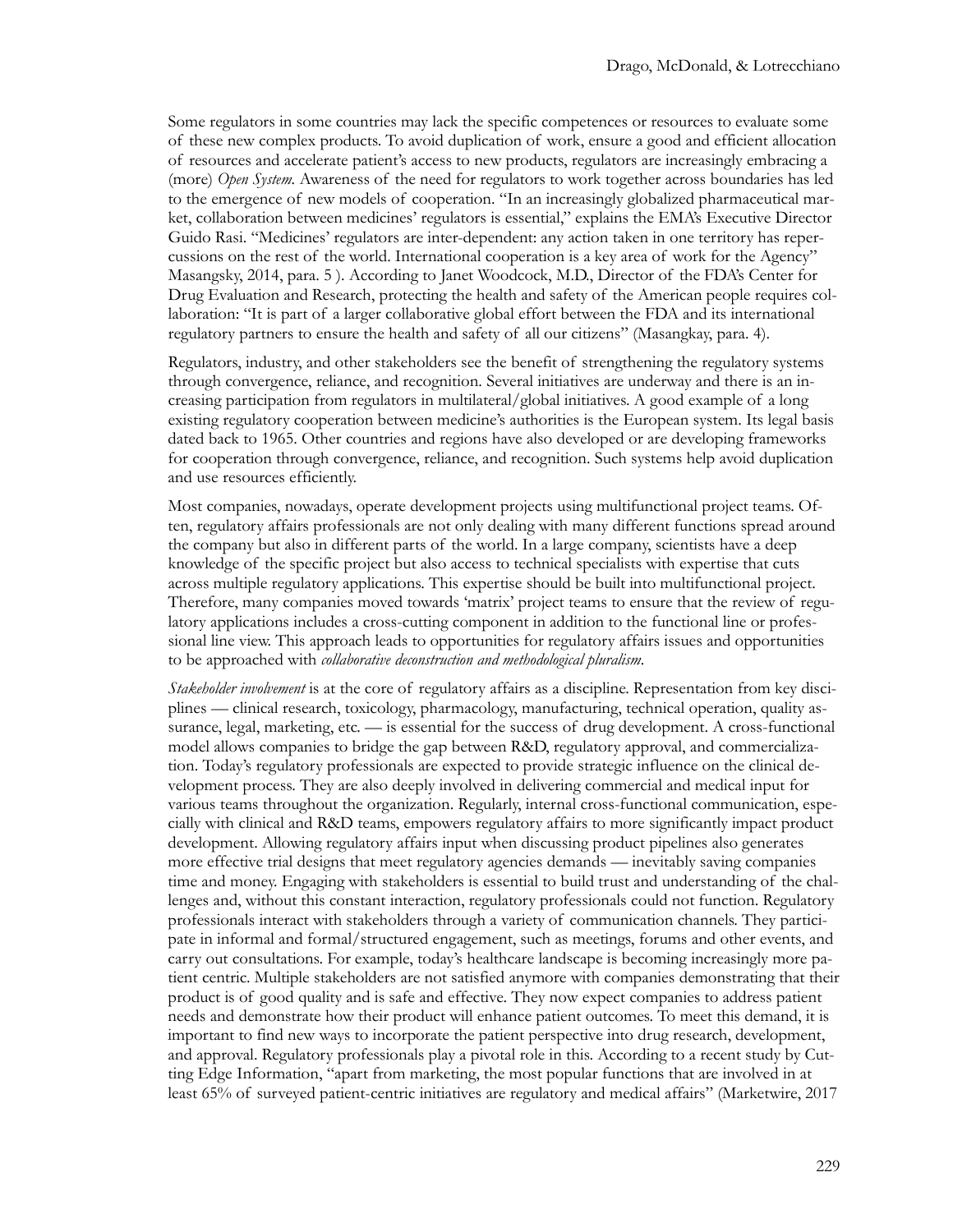p.1). In Table 1, for each characteristics of a transdisciplinary discipline, we provide some examples of our program's global competencies.

# **RECOMMENDATIONS FOR COMMUNICATING THE TRANSDISCIPLINARY CHARACTERISTICS WITHIN HIGHER EDUCATION SETTINGS**

Over the past ten years, interdisciplinarity and cross-disciplinary have gained increasing popularity in higher education due to the demands on an increasingly complex and global world (Miller, 2010; Tarrant & Thiele, 2017). In fact, the ability of universities to educate toward addressing global social challenges of today's era may depend upon the development of future scholars for interdisciplinary and transdisciplinary scholarship (Tarrant & Thiele, 2017). Though more popular, cross-disciplinary approaches to research and teaching require an appreciation for the collaborative dynamics required to achieve cross-disciplinarity which can be difficult to develop among professionals heavily reliant upon unique disciplinary approaches to problem-solving, such as health professionals. This challenge is further frustrated by the absence of concrete examples of interdisciplines and transdisciplines which can serve as communication mechanisms among faculty and students to facilitate shared understanding the "how" and "why" these approaches are appropriate to future research and problemsolving.

GWU's regulatory affairs master's program can serve as an exemplar of the type of cross-disciplinary communication required to develop transnational competencies representing the integration of multiple disciplinary perspectives. The process by which global competencies were achieved within this program represents the type of metacognitive discourse necessary to achieve outcomes representing pluralism, interdependence and interdisciplinary agreement (Craig, 2007). Consequently, it could be used by faculty across higher education to develop student appreciation the collaborative dynamics requisite in developing transdisciplinary outcomes.

The alignment between the global competencies developed for regulatory affairs and the characteristics of a transdiscipline will also benefit faculty in higher education tasked with teaching inter, cross and transdisciplinary scholarship. The global competencies can serve as concrete representations of transdisciplinary characteristics that may seem ambiguous to students. As such, they can serve as a mechanism for scaffolding learning experiences from understanding toward application and the creation of new knowledge (Krathwohl, 2002). For future scholars to create new knowledge through cross-disciplinary collaboration, they must first understand the characteristics they are working toward in future interactions.

With regards to health professions education in particular, future health professionals must develop cross-disciplinary competencies in order to solve the wicked problems they will face in practice (Brown et al., 2010; Lotrecchiano et al., 2016). Faculty challenged with imparting these skills require real-world exemplars of inter- and transdisciplinary characteristics within a program of study accessible to students across multiple healthcare disciplines. Adopting the "case" of regulatory affairs across health professions education will help to communicate the benefit of establishing global competencies in emerging fields, which cross disciplinary boundaries. Moreover, it provides a model of the way in which a field of study can adapt to the needs of multiple stakeholders to remain relevant within an increasingly complex healthcare environment.

# **CONCLUSIONS**

This paper examined the process by which a health sciences inter-discipline developed transnational competencies. These competencies align with the increasingly complex regulatory environment and healthcare landscape. Transdisciplinary characteristics noted in the paper include complex problemsolving, open system, praxis, collaborative deconstruction and stakeholder involvement.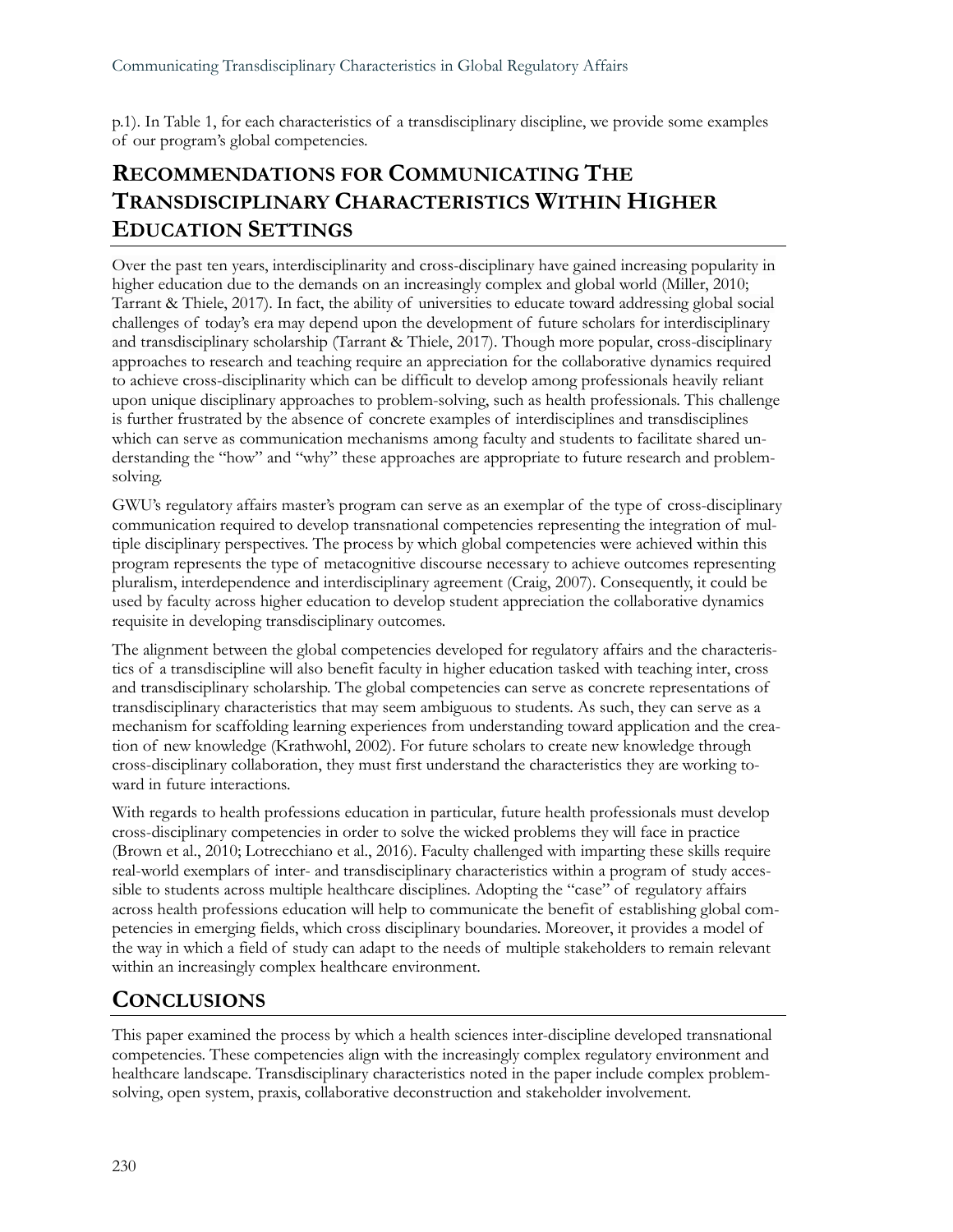The process of developing the competencies illuminates cross-disciplinary communication in transdisciplinary programs by illustrating the need for emerging regulatory affairs professionals to have facility in communicating across national and cultural boundaries. Therefore, it can serve as an exemplar case for other higher education programs, specifically for health professions programs, that seek to cross and expand beyond boundaries of any one health context. It illustrates how crossdisciplinary communication is necessary to address complex global problems such as the ones often faced by regulatory affairs professionals. Moreover, the resulting competencies can also provide concrete examples of the transdisciplinary nature of facilitating student understanding in cross national contexts of one particular health field. Those charged with developing learning outlets for healthcare professionals – such as regulatory affairs professionals – have a responsibility to address technical and scientific concerns. In addition, they should also consider the economic, political, social, and other challenges that go hand-in-hand with the problems that the profession must address. In health professions training, this is paramount. The new generations of professionals need to be versed in how to translate knowledge to address increasingly complex health problems.

The process employed by the program director of regulatory affairs at GWU to develop transnational competencies can also serve as a model for other programs seeking to internationalize a curriculum:

- Conducting a literature review for requisite competencies allows the development team to gather a broad picture of the requisite knowledge and skills;
- Consulting with SMEs from industry and academia permits verification and augmentation of the requisite knowledge and skills;
- Mapping the curriculum allows for identification of gaps in existing programming to realign course and content to transnational competencies.

#### **REFERENCES**

- Barrie, S., & Hughes, C. & Smith, C. D. (2009). *The national graduate attributes project: Integration and assessment of graduate attributes in curriculum.* Strawberry Hills, New South Wales: Australian Learning and Teaching Council.
- Bernstein, J. H. (2015). Transdisciplinarity: A review of its origins, development, and current issues. *Journal of Research Practice, 11*(1), Article R1. Retrieved from <http://jrp.icaap.org/index.php/jrp/article/view/510/412>
- Bill, A., & Klein J. T. (2001). Why a globalized world needs transdisciplinarity. In J. T. Klein, R. Häberli, R. W. Scholz, W. Grossenbacher-Mansuy, A. Bill, & M. Welti M. (Eds), *Transdisciplinarity: Joint Problem Solving among Science, Technology, and Society* (pp. 24-34)*.* Birkhäuser Verlag: Basel. [https://doi.org/10.1007/978](https://doi.org/10.1007/978-3-0348-8419-8_3)-3-0348-8419-8\_3
- Bren, L. (2001). Frances Oldham Kelsey: FDA medical reviewer leaves her mark on history. *FDA Consumer Magazine*, *35*(2), 24-29.
- Brown, V. A., Harris, J. A., & Russell, J. (2010). *Tackling wicked problems: Through the transdisciplinary imagination*. New York, NY: Earthscan.
- Buckley, W. (1998). *Society - A complex adaptive system: Essays in social theory*. Amsterdam: Gordon and Beach Publishers.
- Carroll, M., & Blair, J. (2008). *Local economic development: Analysis, practices, and globalization.* San Francisco: Sage.
- Choi, B. C. K., & Pak, A. W. P. (2007). Multidisciplinarity, interdisciplinarity, and transdisciplinarity in health research, services, education and policy: 2. Promotors, barriers, and strategies of enhancement. *Clinical & Investigative Medicine*, *30*(6), E224-E232. [https://doi.org/10.25011/cim.v30i6.295](https://doi.org/10.25011/cim.v30i6.2950)0
- Coleman, J. (1986). Social theory, social research, and a theory of action. *American Journal of Sociology, 91*(6), 1309-1335.<https://doi.org/10.1086/228423>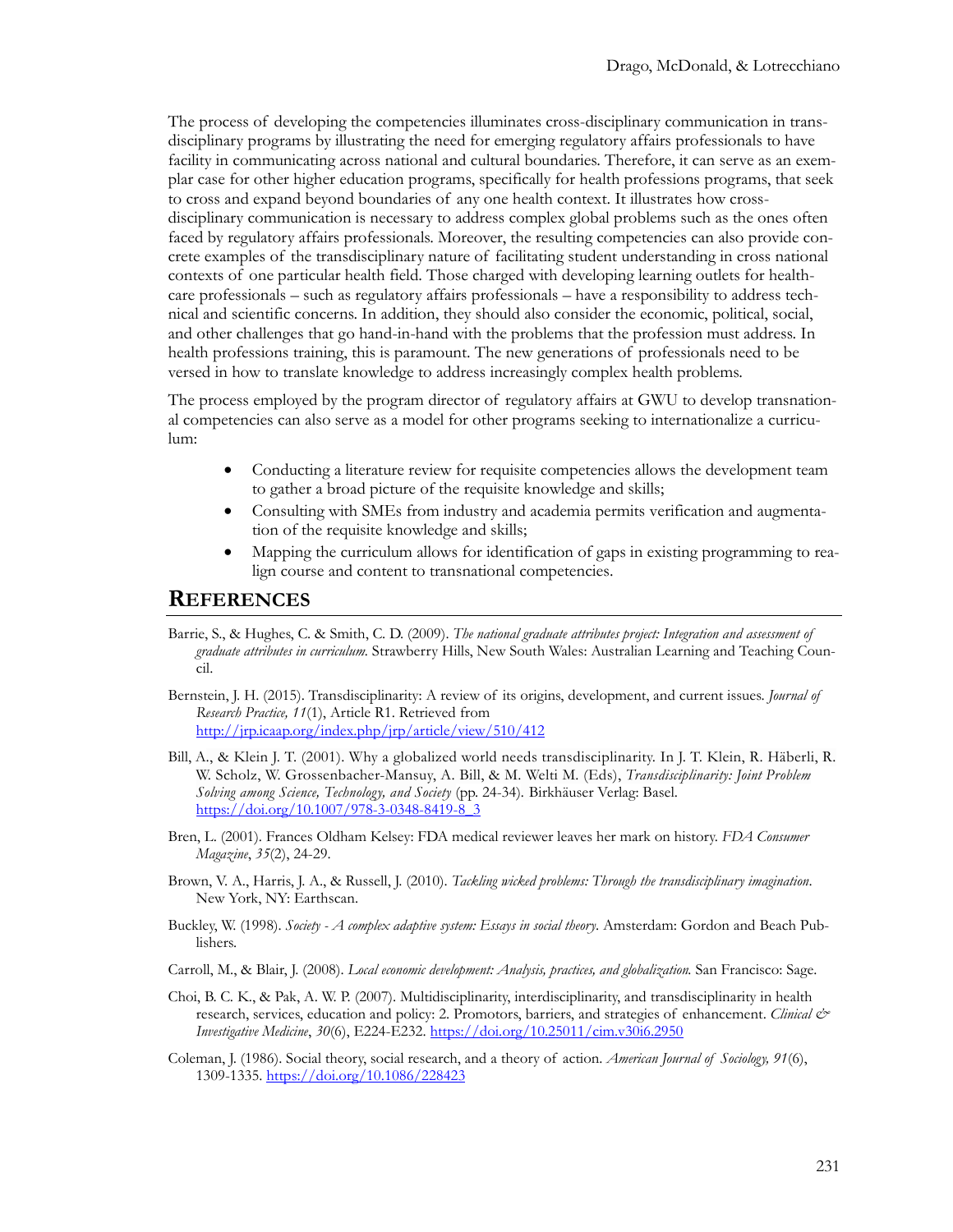- Collado, J. (2013).Transdisciplinary education as ethic of the diversity reform in the World-Society of the 21st Century. *Global Education Magazine*. Retrieved from [http://www.globaleducationmagazine.com/transdisciplinary](http://www.globaleducationmagazine.com/transdisciplinary-education-ethic-diversity-reform-world-society-21st-century)-education-ethic-diversity-reform-world[society-21st-century](http://www.globaleducationmagazine.com/transdisciplinary-education-ethic-diversity-reform-world-society-21st-century)
- Craig, R. T. (1999). Communication theory as a field. *Communication Theory, 9*(2), 119-161. [https://doi.org/10.1111/j.1468](https://doi.org/10.1111/j.1468-2885.1999.tb00355.x)-2885.1999.tb00355.x
- Craig, R. T. (2007). Pragmatism in the field of communication theory. *Communication Theory, 17*(2), 125-145. [https://doi.org/10.1111/j.1468](https://doi.org/10.1111/j.1468-2885.2007.00292.x)-2885.2007.00292.x
- Drago, D., Alsbury S., & Connolly C. (2017). Promoting excellence in the regulatory affairs profession: A competency framework. *Regulatory Rapporteur*, *14*, 16-19.
- Drago, D., Yap, M., & Ekmecki, O. (2016). Increasing the odds of effective drug development: Elevating regulatory affairs professionals to strategic partners. *Clinical Research and Regulatory Affairs, 33*, 2-4. <https://doi.org/10.3109/10601333.2016.1152661>
- Eaton, D. M., Redmond, A., & Bax, N. (2011). Training healthcare professionals for the future: Internationalism and effective inclusion of global health training. *Medical Teacher*, *33*(7), 562-569. <https://doi.org/10.3109/0142159X.2011.578470>
- Edwards, L. D., Husson, J., Labbe, E., Naito, C., Papaluca Amati, M., Walker, S., . . . Yasurhara, H. (2011). Racial and ethnic issues in drug regulation*.* In L. D. Edwards, A. W. Fox, & P. Stonier (Eds.), *Principles and Practice of Pharmaceutical Medicine.* Chichester, West Sussex: Wiley-Blackwell.
- Elster, J. (1989). *Nuts and bolts for the social sciences*. Cambridge: Cambridge University Press. <https://doi.org/10.1017/CBO9780511812255>
- Hazy, J. K., Goldstein, J. A., & Lichtenstein, B. B. (2007). Complex systems leadership theory: An introduction. In J. K. Hazy, J. A. Goldstein, & B. B. Lichtenstein (Eds.), *Complex systems leadership theory: New perspectives from complexity science on social and organizational effectivenes*s (pp.1-16). Mansfield, MA: ISCE Publishing.
- Hedström, P., & Swedberg, R. (1998). *Social mechanisms: An analytic approach to social theory.* Cambridge: Cambridge University Press. <https://doi.org/10.1017/CBO9780511663901>
- Hirako, M., McAuslane, N., Salek, S., Anderson, C., & Walker, S. (2007). A comparison of the drug review process at five international regulatory agencies. *Drug Information Journal, 41*(3), 291-308. <https://doi.org/10.1177/009286150704100302>
- Hirsch Hadorn, G., Hoffmann-Riem, H., Biber-Klemm, S., Grossenbacher-Mansuy, W., Joye, D., Pohl, C., Wiesmann, U., & Zemp, E. (2007). *Handbook of Transdisciplinary Research*. Dordrecht, Netherlands: Springer.
- Holmes, J. H., Lehman, A., Hade, E., Ferketich, A. K., Sarah, G., Rauscher, G. H., . . . Bird, C. E. (2008). Challenges for multilevel health disparities research in a transdisciplinary environment. *American Journal of Preventive Medicine, 35*(2 Suppl), S182-S192. <https://doi.org/10.1016/j.amepre.2008.05.019>
- Huang, S. M., & Temple, R. (2008). "Is this the drug or dose for you?" Impact and consideration of ethnic factors in global drug development, regulatory review, and clinical practice. *Clinical Pharmacology and Therapeutics, 84*(3), 287-295[. https://doi.org/10.1038/clpt.2008.144](https://doi.org/10.1038/clpt.2008.144)
- International Council for Harmonisation. (1994). *Dose-response information to support drug registration E4*. Dose-Response, E4.
- International Council for Harmonisation. (1998, February). *Ethnic factors in the acceptability of foreign clinical data E5 (R1).* In International Conference on Harmonisation of Technical Requirements for Registration of Pharmaceuticals for Human Use.
- Klein, J. T. (1990). *Interdisciplinarity: History, theory, and practice*. Detroit: Wayne State University Press.
- Klein, J. T. (2005). *Humanities, culture, and interdisciplinarity: The changing American academy.* Albany: SUNY Press.
- Klein, J. T. (2008). Evaluation of interdisciplinary and transdisciplinary research. *American Journal of Preventative Medicine, 35*(2S), S116-S123. <https://doi.org/10.1016/j.amepre.2008.05.010>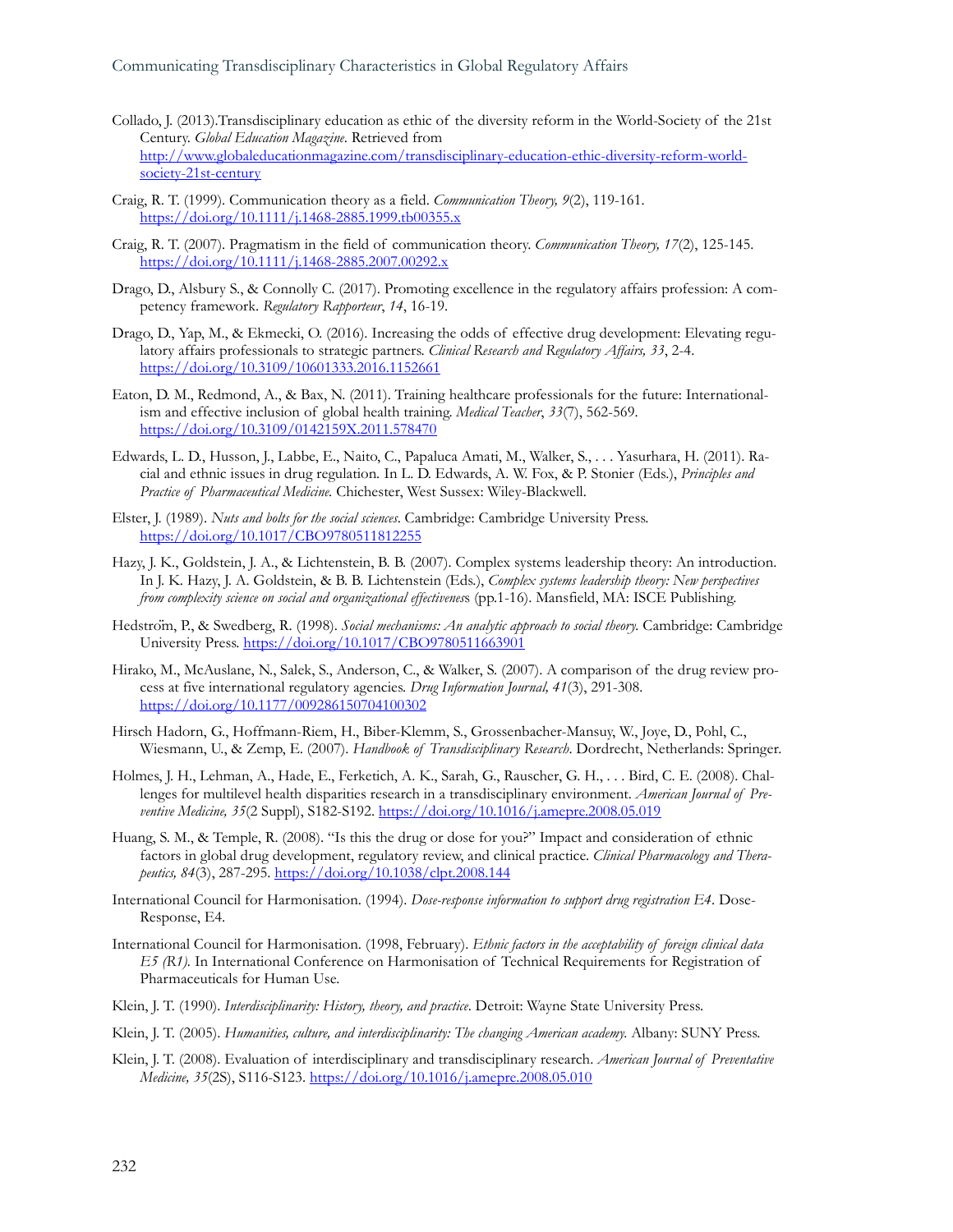- Kozlowski, S. W. J., & Ilgen, D. R. (2007). The science of team science. *Scientific American Mind, 18*(3), 54-61. [https://doi.org/10.1038/scientificamericanmind0607](https://doi.org/10.1038/scientificamericanmind0607-54)-54
- Krathwohl, D. R. (2002). A revision of Bloom's taxonomy: An overview. *Theory into Practice, 41*(4), 212-218. [https://doi.org/10.1207/s15430421tip4104\\_2](https://doi.org/10.1207/s15430421tip4104_2)
- Lotrecchiano, G. R., McDonald, P. L., Corcoran, M., Harwood, K., & Ekmekci, O. (2016). *Learning theory, operative model and challenges in developing a framework for collaborative, translational and implementable doctoral research*. Paper presented at the International Conference on Educational Research and Innovation, Seville, Spain. <https://doi.org/10.21125/iceri.2016.0116>
- Lotrecchiano, G. R., & Misra, S. (2018). Transdisciplinary knowledge producing teams: Towards a complex systems perspective. *Informing Science: The International Journal of an Emerging Transdiscipline, 21*, 51-74. <https://doi.org/10.28945/4086>
- Maasen, S., & Lieven, O. (2006). Transdisciplinarity: A new mode of governing science? *Science & Public Policy, 33*(6), 399-410. <https://doi.org/10.3152/147154306781778803>
- Magrane, D., Khan, O., Pigeon, Y.., Leadley, J., & Grigsby, R. K. (2010). Learning about teams by participating in teams. *Academic Medicine*, *85*(8), 1303-1311. <https://doi.org/10.1097/ACM.0b013e3181e5c07a>
- Mahan, J. L., Jr. (1970). *Toward transdisciplinary inquiry in the humane sciences*. Doctoral dissertation, United States International University. UMI No. 702145. Retrieved from ProQuest Dissertations & Theses Global.
- Malinowski, H. J., Westelinck, A., Sato, J., & Ong, T. (2008). Same drug, different dosing: Differences in dosing for drugs approved in the United States, Europe, and Japan. *Journal of Clinical Pharmacology, 48*(8), 900-908. [https://doi.org/10.1177/009](https://doi.org/10.1177/0091270008319794)1270008319794
- Maringe, F., & Foskett N. (Eds). (2010). *Globalization and internationalization in higher education. Theoretical, strategic and management perspectives*. London: Continuum International Publishing Group
- Marketwire. (2017). *The top 3 pharma functions involved in patient-centric initiatives*. Retrieved from [http://www.marketwired.com/press](http://www.marketwired.com/press-release/top-3-pharma-functions-involved-patient-centric-initiatives-apart-from-marketing-2228290.htm)-release/top-3-pharma-functions-involved-patient-centric-initiativesapart-from[-marketing-2228290.htm](http://www.marketwired.com/press-release/top-3-pharma-functions-involved-patient-centric-initiatives-apart-from-marketing-2228290.htm)
- Masangkay, E. G. (2014). *FDA and EMA step up collaboration in pharmoacovigilance*. Retrieved from [https://www.outsourcedpharma.com/doc/fda](https://www.outsourcedpharma.com/doc/fda-and-ema-step-up-collaboration-in-pharmacovigilance-0001)-and-ema-step-up-collaboration-in-pharmacovigilance-0001
- Miller, C. A. (2010). Policy challenges and university reform. In R. Frodeman, J. T. Klein, & C. Mitcham (Eds.), *The Oxford Handbook of Interdisciplinarity* (Vol. 333-334). Oxford: Oxford University Press.
- Nicolescu, B. (2002). *Manifesto of Transdisciplinarity* (K.-C. Voss, Trans.). Albany, New York: State University of New York Press.
- Polanyi, M. (1958). *Personal knowledge: Towards a post-critical philosophy.* Chicago: University of Chicago Press.
- Pfirman, S., Martin, P., Barry, L., Fletcher, M., Hempel, M., Southard, R., Hornbach, D., & Morehouse, B. (2011). *Interdisciplinary hiring, tenure and promotion: Guidance for individuals and institutions*. Council of Environmental Deans & Directors. http://www.uvm.edu/~tri/pdf/NCSE-InterdisciplinaryHiring.pdf
- Rhoten, D., & Pfirman, S. (2007). Women in interdisciplinary science: Exploring preferences and consequences. *Research Policy, 36*(1).56-75. <https://doi.org/10.1016/j.respol.2006.08.001>
- Shire, S., Swanson, C., Drago, D., & Feagin, J. (2014). Core competencies provide roadmap for strengthening regulatory education. *Regulatory Focus.* Retrieved from [http://www.raps.org/Regulatory](http://www.raps.org/Regulatory-Focus/Features/2014/09/04/20213/Core-Competencies-Provide-Roadmap-for-Strengthening-Regulatory-Education/)-[Focus/Features/2014/09/04/20213/Core](http://www.raps.org/Regulatory-Focus/Features/2014/09/04/20213/Core-Competencies-Provide-Roadmap-for-Strengthening-Regulatory-Education/)-Competencies-Provide-Roadmap-for-Strengthening-Regulatory-[Education/](http://www.raps.org/Regulatory-Focus/Features/2014/09/04/20213/Core-Competencies-Provide-Roadmap-for-Strengthening-Regulatory-Education/)
- Stewart, M., Reid, G., Brown, J. B., Burge, F., DiCenso, A., Watt, S., . . . Meredith, L. (2010). Development and implementation of training for interdisciplinary research in primary health care. *Academic Medicine, 85*(6), 974-979. <https://doi.org/10.1097/ACM.0b013e3181dbe31f>
- Tarrant, S. P., & Thiele, L. P. (2017). Enhancing and promoting interdisciplinarity in higher education. *Journal of Environmental Studies and Sciences, 7*(2), 355-360. [https://doi.org/10.1007/s13412](https://doi.org/10.1007/s13412-016-0402-9)-016-0402-9
- Thompson, J. (1967). *Organizations in action: Social science bases of administrative theory.* New York: McGraw Hill.